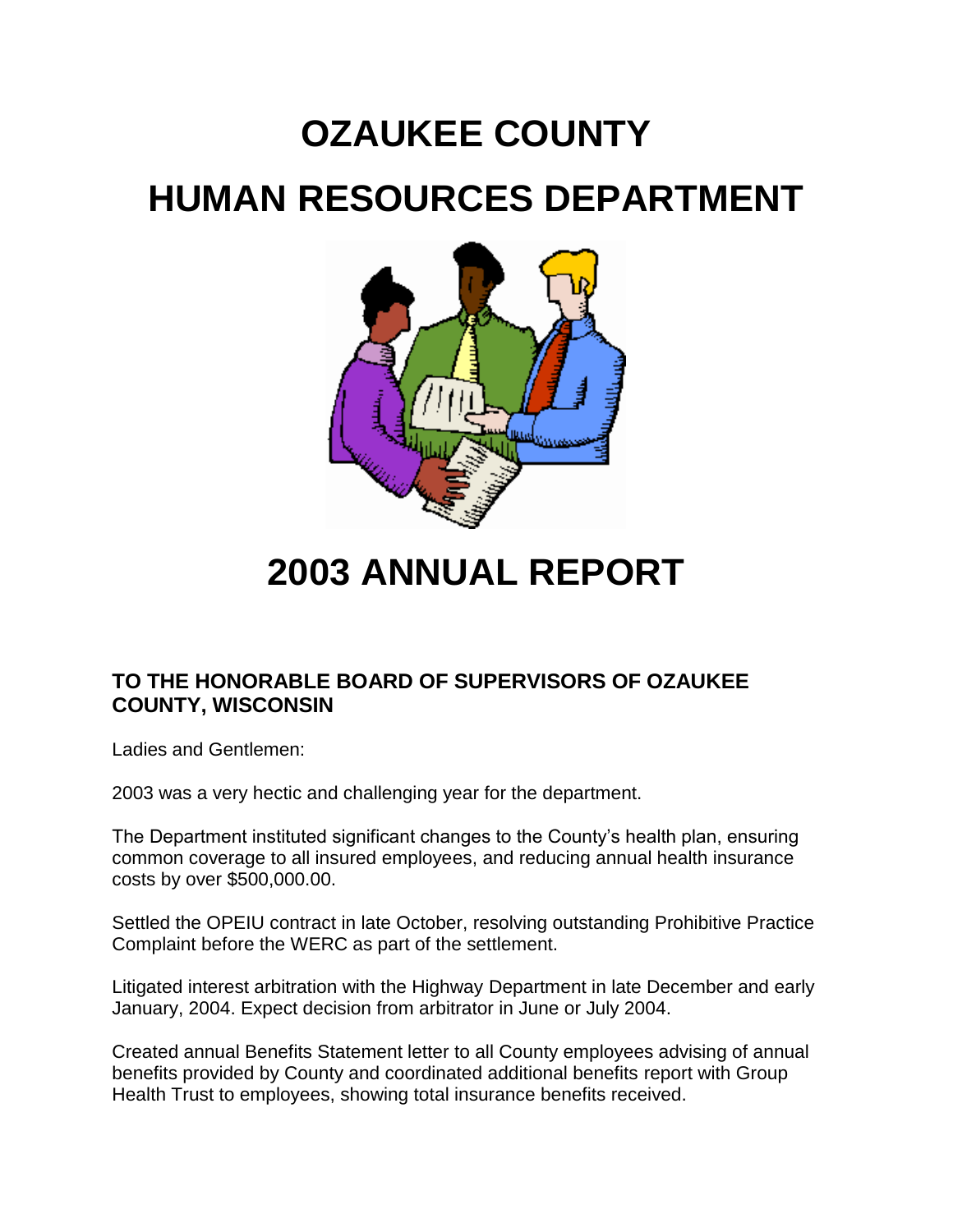Instituted Wellness Program for all employees which included speakers on health topics, YMCA programs, walking programs with pedometers provided, aerobic programs after work at Administration Center.

Eliminated cumbersome 14 page Annual Performance Review Form and replaced with one page Performance Development and Review Form.

Eliminated merit pay plan for non represented employees and initiated new step pay plan for non represented employees, resulting in anticipated annual savings in excess of \$50,000 per year.

Designed and implemented management training programs for nurses and nurse supervisors at Lasata.

Developed and implemented series of management training sessions for department heads.

Presented supervisory training to Highway Department foremen.

Successfully litigated termination grievance at Lasata, resulting in decision in favor of County.

Worked with OPEIU and LAW unions in County's first reduction in force, resulting in the elimination of 19 positions. The total budgetary savings attributed to position eliminations and reduced staff hours totaling approximately \$644,000. Of the 19 positions eliminated, five positions affected Lasata Care Center, two will occur during 2004 due to retirement at the Sheriff's Department, three employees have voluntarily taken layoffs, bumping rights affected two positions, and two grievances are awaiting resolution. The other positions were reduced through attrition.

Coordinated employee picnic at County Ice Rink in July and Ozaukee County Employee Day at Ozaukee County Fair in August.

Suffered the loss of one full time employee as a result of budget cuts.

#### **2004 objectives will include:**

Focused coordination with Finance in areas of payroll and benefit administration.

Development of additional training programs for non represented supervisors and employees.

Development of focused labor relations strategy for 2004 with all four labor agreements expiring.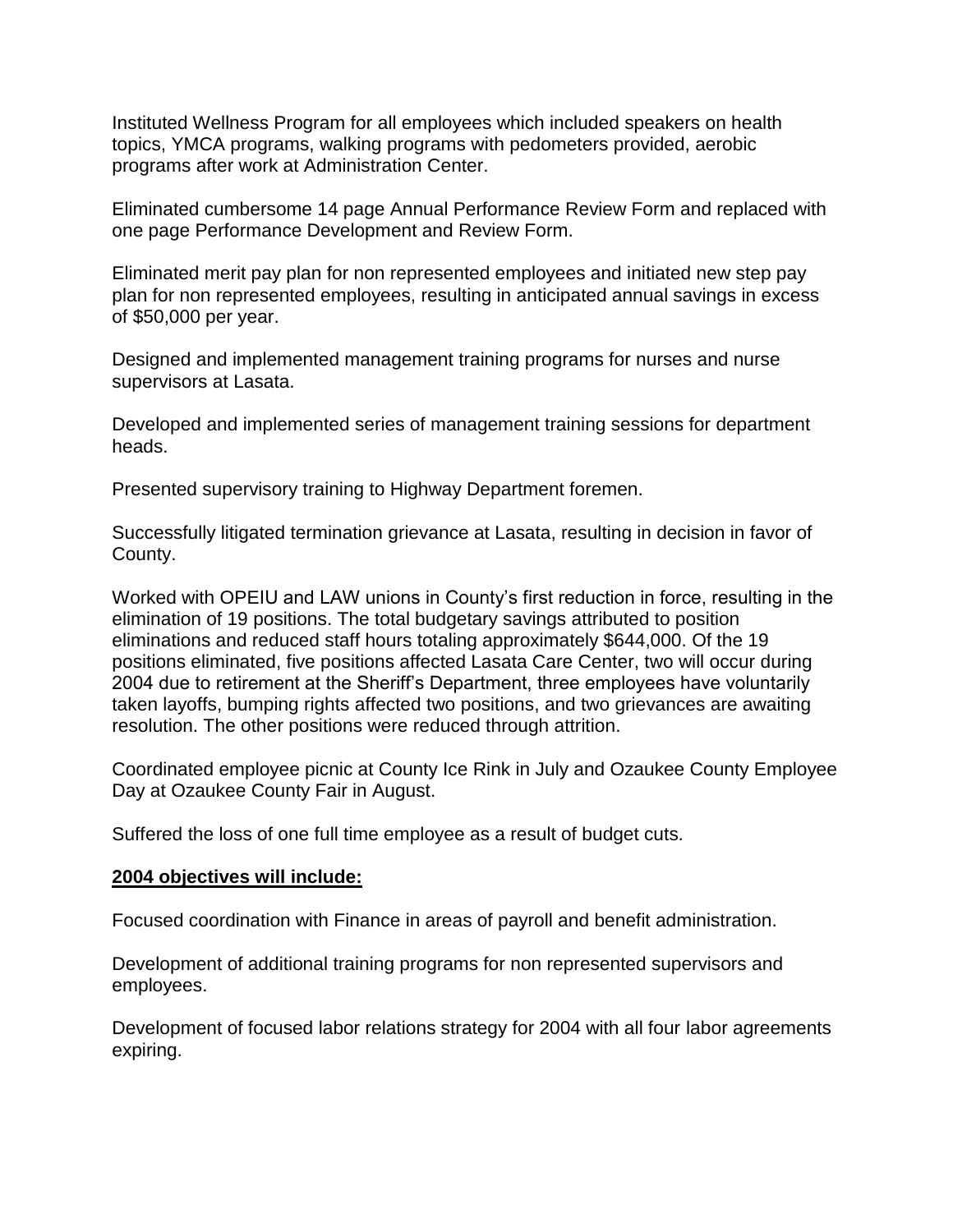Implementation of Labor Management Committee to deal with continuing challenges of increasing health insurance costs and new opportunities to control these costs.

Redesign of employee communications.

## **PERSONNEL TRANSACTIONS**

| <b>NEW HIRES</b>       |      |                                                                                                 |        |  |  |  |  |
|------------------------|------|-------------------------------------------------------------------------------------------------|--------|--|--|--|--|
| 2001                   | 2002 | 2003                                                                                            |        |  |  |  |  |
| Lasata                 | 97   | 81                                                                                              | 79     |  |  |  |  |
| <b>All Other</b>       | 110  | 78                                                                                              | $111*$ |  |  |  |  |
| <b>Total New Hires</b> | 207  | 159                                                                                             | 190    |  |  |  |  |
|                        |      | . ♦ San Alberta and and an anti-structure and and all la San International and an and all large |        |  |  |  |  |

includes seasonal, parks and highway employees

### **TERMINATIONS**

| 2001               |     | 2002 | 2003   |  |  |
|--------------------|-----|------|--------|--|--|
| Lasata             | 98  | 78   | 74     |  |  |
| All Other          | 109 | 83   | $125*$ |  |  |
| <b>Total Terms</b> | 207 | 161  | 199    |  |  |

\* includes seasonal, parks and highway employees

## **2004 Current Employee Count**

| <b>Full Time</b>      |         |                         | <b>Part Time</b> |           |                         | <b>Temporary</b> |           |                         |      |                    |
|-----------------------|---------|-------------------------|------------------|-----------|-------------------------|------------------|-----------|-------------------------|------|--------------------|
| Union                 |         | <b>Non</b><br>Unio<br>n | Tota             | Unio<br>n | <b>Non</b><br>Unio<br>n | Tota             | Unio<br>n | <b>Non</b><br>Unio<br>n | Tota | Gran<br>d<br>Total |
| Courthouse<br>$\star$ | 16<br>0 | 62                      | 222              | 58        | 24                      | 82               | 8         | 8                       | 16   | 320                |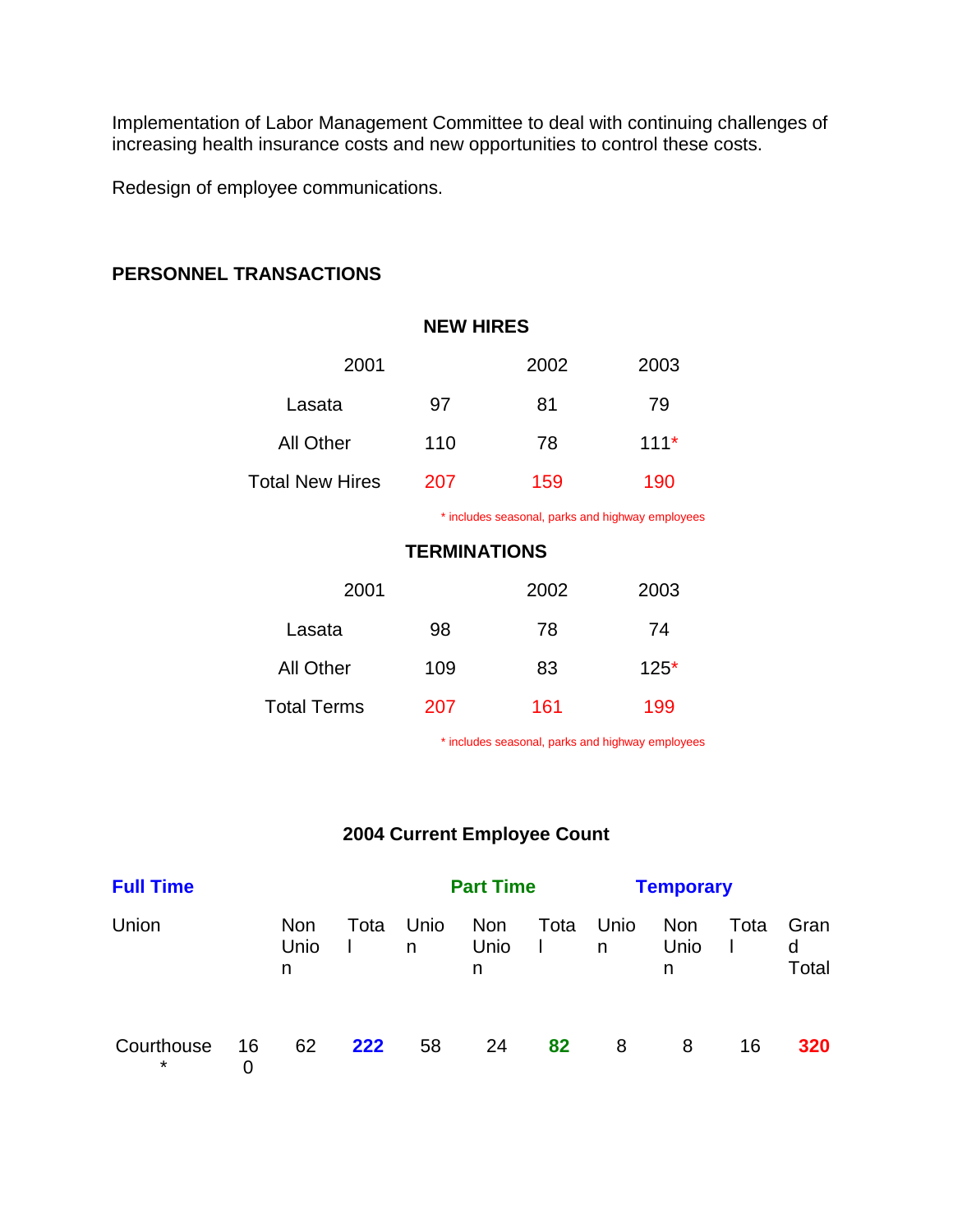| Sheriff's                       | 72      | 6            | 78  |     |         |     |                 |   |                | 78  |
|---------------------------------|---------|--------------|-----|-----|---------|-----|-----------------|---|----------------|-----|
| Highway                         | 44      | $\mathbf{3}$ | 47  |     |         |     |                 |   |                | 47  |
| Lasata                          | 91      | 41           | 132 | 83  | 18      | 101 | $\overline{2}$  |   | $\overline{2}$ | 235 |
| <b>SUBTOTAL</b>                 | 36<br>7 | 112          | 479 | 141 | 42      | 183 | 10 <sup>°</sup> | 8 | 18             | 680 |
| * Includes Justice Center       |         |              |     |     |         |     |                 |   |                |     |
|                                 |         |              |     |     | Monthly |     |                 |   |                |     |
| <b>County Board Supervisors</b> |         |              |     |     | 31      | 31  |                 |   |                | 31  |
| <b>Special Deputies</b>         |         |              |     |     | 5       | 5   |                 |   |                | 5   |
| <b>Deputy Coroners</b>          |         |              |     |     | 3       | 3   |                 |   |                | 3   |
|                                 |         |              |     |     |         |     |                 |   |                |     |

Water Safety Patrol 9 9 9

Veteran Drivers 4 4 4

Sub Total Monthly 52 52 **52**

112 509 141 94 235 10 8 18 **762**

Respectfully submitted,

Grand Total 39

John R. Kuhnmuench, Jr., HR Director

7

Ronald Pritzlaff, Senior Personnel Specialist